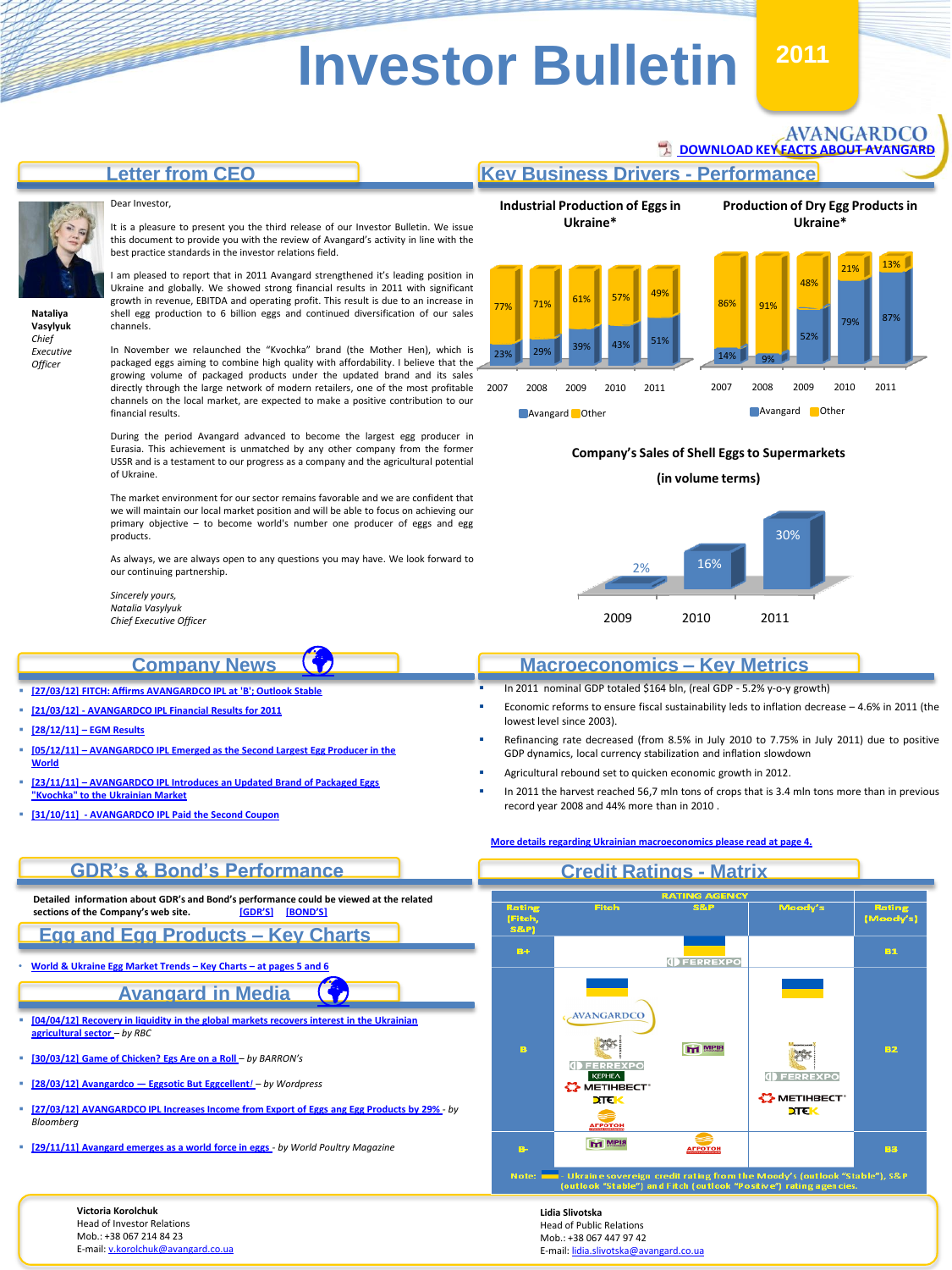**2011 2011**

AVANGARDCO

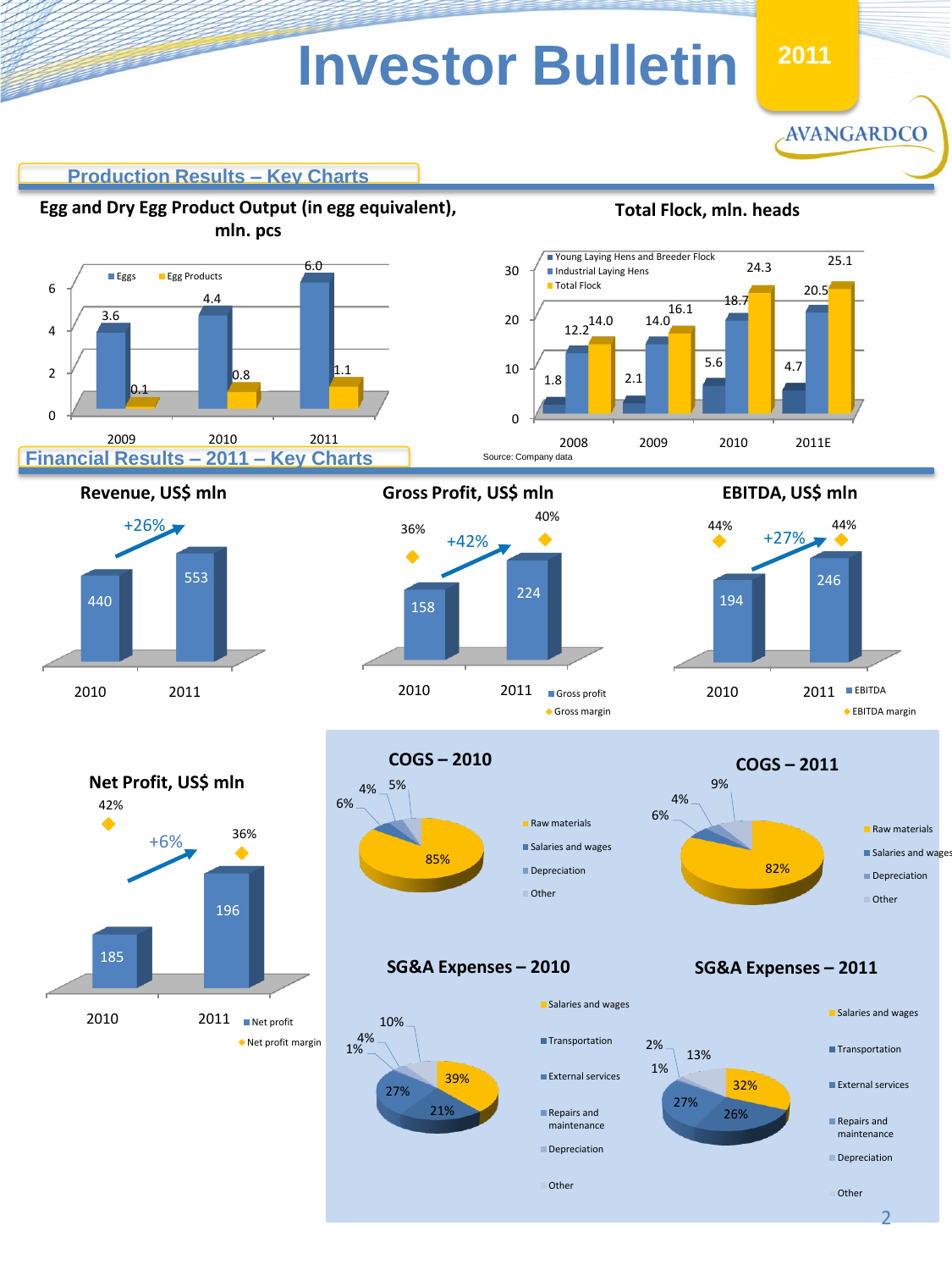# **Why to Invest in Avangard**

- **#1 eggs producer in Eurasia by poultry flock\***
- **#1** in Ukraine: 51% share in the industrial production of shell eggs in 2011; 87% share in the production of dry egg products in 2011
- Vertical integration ensures effective cost control
- State-of-the-art poultry facilities  $-$  Avis and Chornobaivske  $-$  will increase production facility to 28.9 mln laying hens and 8.2 bln eggs per year
- Eggs processing plant Imperovo will increase it's processing capacity from 3 to 10 mln eggs per day in 2013
- **Export to 21 markets during 2009-2011**
- **Strong financial results in 2011**
- Net Debt ratio reached 0.3x, a very attractive level compared to traded Ukrainian peers
- \* *by World Poultry Magazine*

# **GDR's Performance -**



### **AVGR Equity price and Volume Tendency**

<span id="page-2-0"></span>

# **Securities - General Informat**

| GDR's\ADR's                                     |           |
|-------------------------------------------------|-----------|
| Receipts outstanding, as of 30/06/11, pcs.      | 1,437,500 |
| Avrg trading volume per day, in H1 2011<br>pcs. | 67,334    |
| Market Cap as of 30/06/11, \$mln                | 1,067     |
| Free float, %                                   | 22 S      |

**H1 2011**

AVANGARDCO

| <b>GDR\ADR's</b>                | $\mathbf G$                                             | <b>Bonds</b>           |                                                                                                |
|---------------------------------|---------------------------------------------------------|------------------------|------------------------------------------------------------------------------------------------|
| <b>Ticker</b>                   | <b>AVGR</b>                                             | Format                 | Reg S                                                                                          |
| <b>Stock</b><br><b>Exchange</b> | <b>LSE</b>                                              | Amount, \$<br>mln      | 200                                                                                            |
| <b>Deal Size</b>                | 1,437,500 new<br>ordinary shares in<br>the form of GDRs | <b>Maturity</b>        | 29 October 2015                                                                                |
| Use of<br><b>Proceeds</b>       | Finalization of new<br>capacity expansion<br>programs   | Coupon                 | 10%, payable semi-<br>annually in arrears on<br>29 Apr and Oct<br>commencing on 29<br>Apr 2011 |
| <b>Proceeds</b>                 | USD 208 m                                               | Listing                | <b>LSE</b>                                                                                     |
| <b>Offer Price</b>              | \$15.0 per GDR                                          | <b>Issue</b><br>Rating | <b>B</b> (Fitch Ratings)                                                                       |

# **Bond's Performance -**

## **Avangard vs Ukrainian Eurobonds as at 29.12.2011**



# **Peer Group and Main Indexes Dynamics**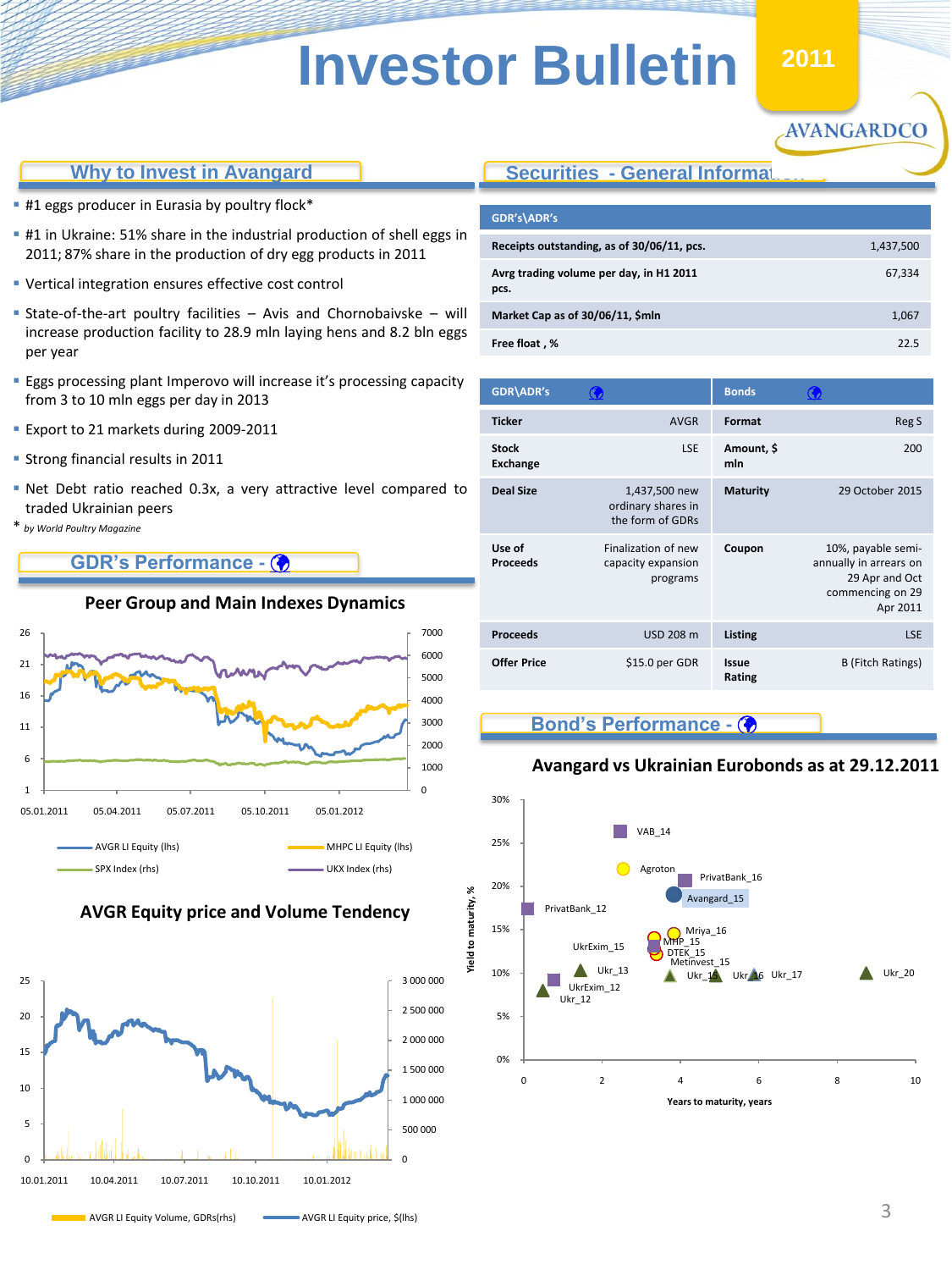

# **INVESTOR BULLETIN H1 2011**

# **Macroeconomics – Key Metrics**

- In 2011 real GDP grew by 5.2% (in 2010 y-o-y growth was 4.1%). In 2012 y-o-y growth respective estimates are 3.9% acc. to SSCU. The nominal GDP in 2011 totaled \$165bln.
- Economic reforms to ensure fiscal sustainability leads to inflation decrease – 4.6% in 2011 (the lowest level since 2003). The deficit reached 1.5% of nominal GDP.
- Refinancing rate decreased (from 8.5% in 2010 to 7.75% in July 2011) due to positive GDP dynamics, local currency stabilization and inflation slowdown.
- Agricultural rebound set to quicken economic growth in 2012.
- In 2011 the harvest reached 56,7 mln tons of crops that is 3.4 mln tons more than in previous record year 2008 and 44% more then in 2010. The strong rebound in the grain harvest should translate into growth in total agricultural output and thus contribute to overall economic growth in 2012.





### Inflation Slowdown Is Expected To Continue

<span id="page-3-0"></span>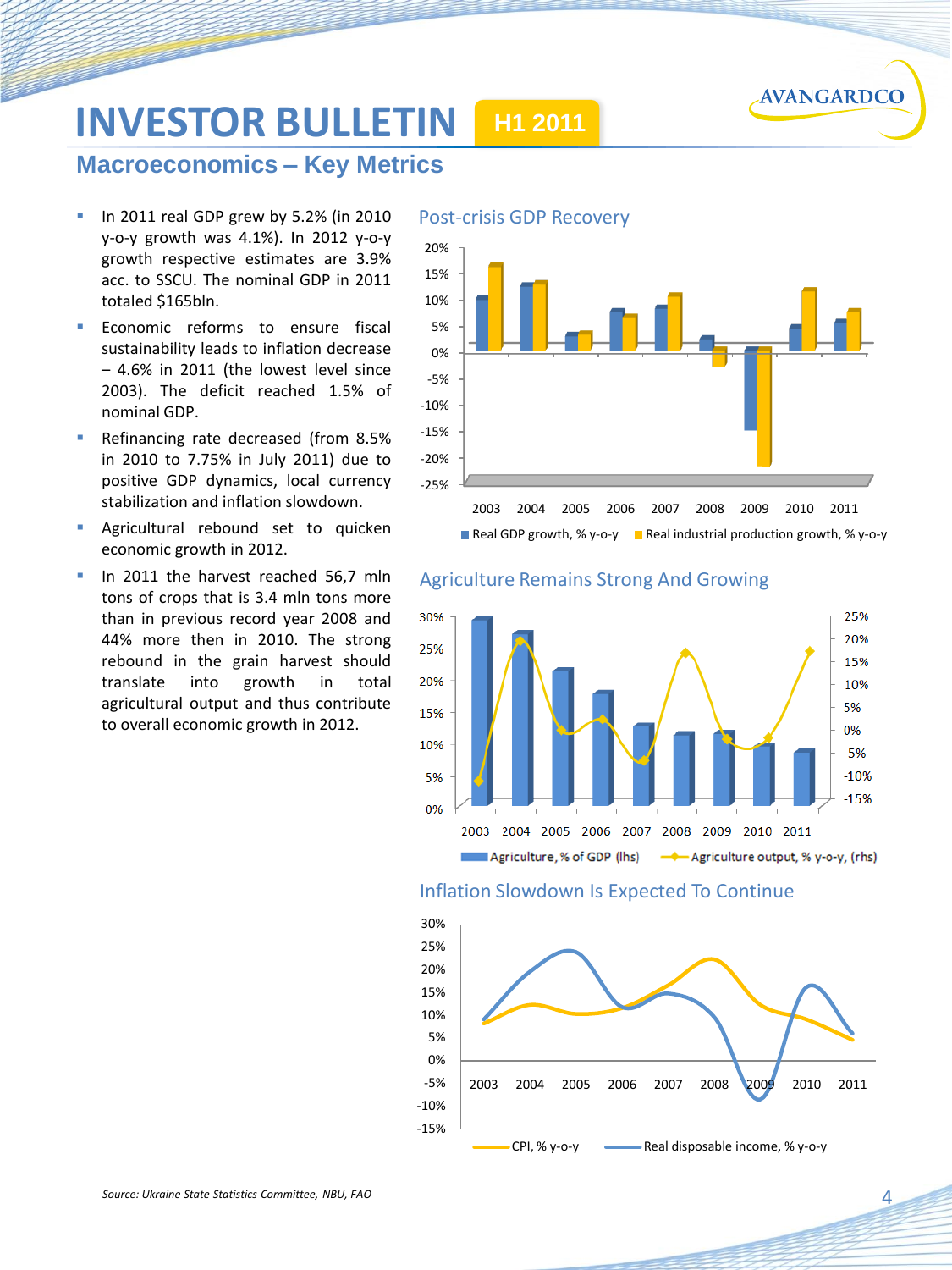



# **World Egg Market Trends – Key Charts**

### **World Imports of Eggs and Eggs Products, US\$ mln**



**World Imports of Eggs and Egg Products in 2010, \$mln**





# **Egg Consumotion per Capita in 2010**

# **Producer Price of Eggs among the Largest Exporters, \$/egg\*\***



Source: FAOstat, Pro-Consulting

\*\* Av. price in the EU in Feb'12 grew by 42% y-o-y after the implementation of EU Directive in Jan'12 (e.g. in previous years, the price grew by av. 3-4% p.a.)

Source: FAO, SSCU, Pro-Consulting, International Trade Center

- Growing world eggs and egg products market
- Growth in egg products trade is driven by demand from food, confectionary and bakery industries globally
- Emergence of middle class in MENA and Asia will further drive consumption of eggs/egg products in the region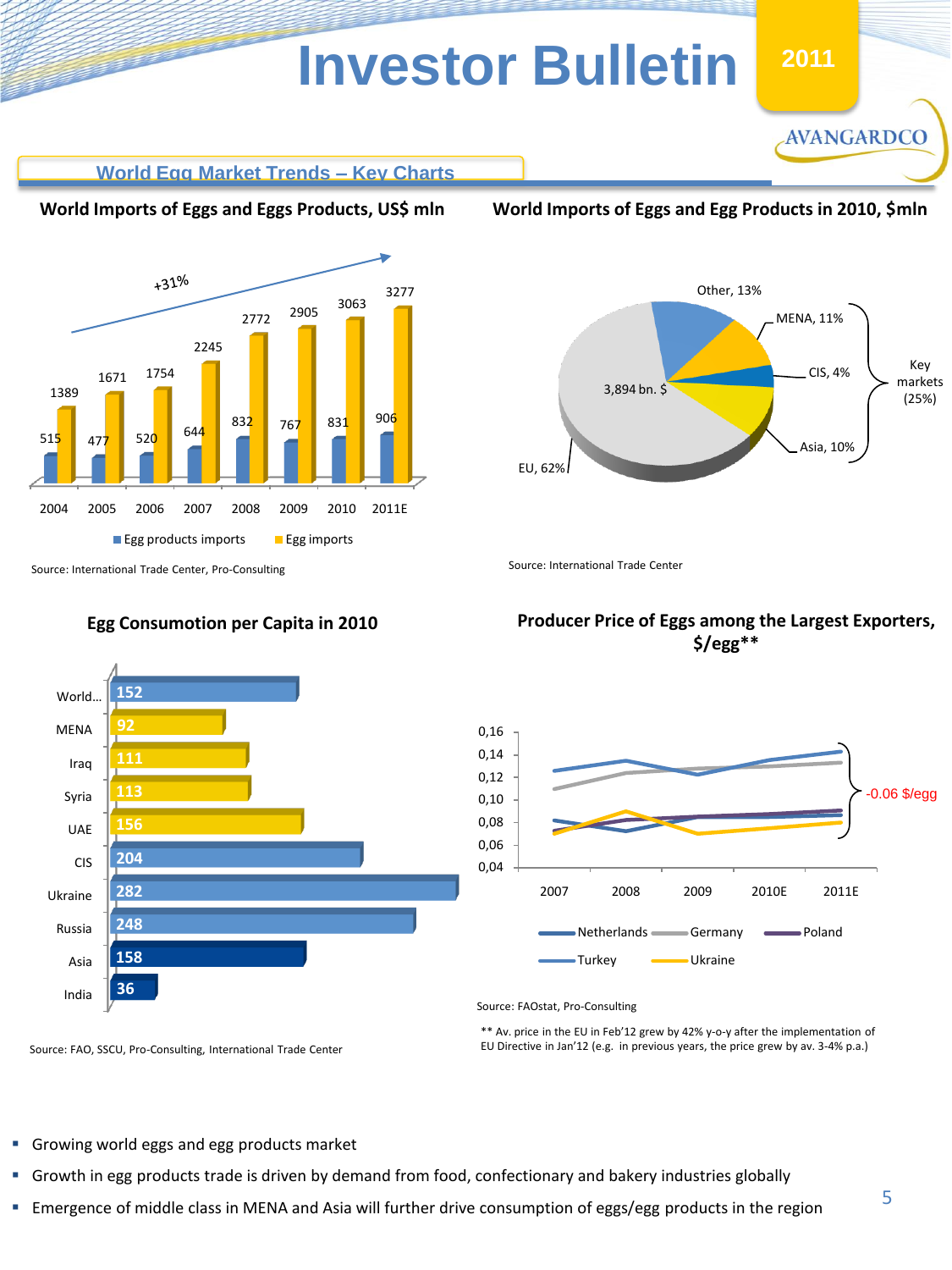**World & Ukrainian Egg Market Trends – Key Charts**

**Industrial Companies vs Households in Ukraine, bln pcs**

**Production of Shell Eggs in Ukraine, bln pcs**

**AVANGARDCO** 





Source: SSCU, Pro-Consulting

Source: SSCU, Pro-Consulting

# **Industry Consolidation, Share in Industrial Production of Eggs**



TOP 5 = Avangard, Inter-Zaporozhie, Ovostar, Kievska, Agrofirma Berezanska PF

Source: Pro-Consulting

- Strong domestic demand and increasing export opportunities
- **Market consolidation will drive further price increase**